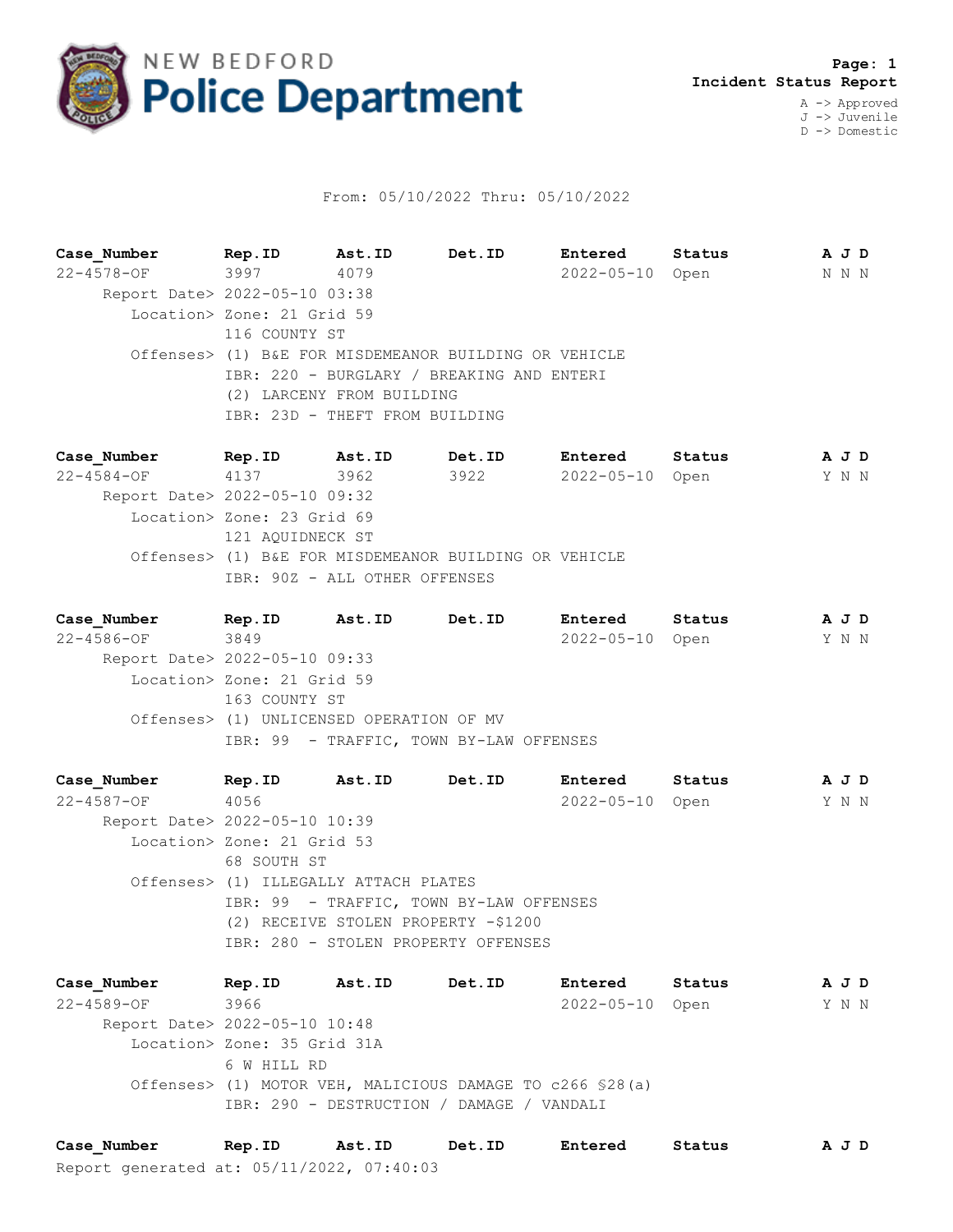

 **Page: 2 Incident Status Report**

> A -> Approved J -> Juvenile D -> Domestic

22-4590-OF 5577 2022-05-10 Open N N N Report Date> 2022-05-10 12:04 Location> Zone: 32 Grid 19 61 CHURCH ST Offenses> (1) DOG, FAIL LICENSE IBR: 90Z - ALL OTHER OFFENSES (2) BODILY INJURY BY DOG IBR: 90Z - ALL OTHER OFFENSES

**Case\_Number Rep.ID Ast.ID Det.ID Entered Status A J D** 22-4594-OF 3757 2022-05-10 Open Y N N Report Date> 2022-05-10 12:04 Location> Zone: 14 Grid 36 1150 PURCHASE ST Offenses> (1) COUNTERFEIT NOTE, POSSESS IBR: 250 - COUNTERFEITING / FORGERY

**Case\_Number Rep.ID Ast.ID Det.ID Entered Status A J D** 22-4598-OF 3891 2022-05-10 Open N N N Report Date> 2022-05-10 14:00 Location> Zone: 14 Grid 39A 838 PLEASANT ST Offenses> (1) ASSAULT IBR: 13B - SIMPLE ASSAULT

**Case\_Number Rep.ID Ast.ID Det.ID Entered Status A J D** 22-4599-OF 3769 2022-05-10 Open Y N N Report Date> 2022-05-10 14:30 Location> Zone: 11 Grid 39B 772 PURCHASE ST Offenses> (1) DESTRUCTION OF PROPERTY -\$1200, MALICIOUS c266 §127 IBR: 290 - DESTRUCTION / DAMAGE / VANDALI

**Case\_Number Rep.ID Ast.ID Det.ID Entered Status A J D** 22-4602-OF 3987 2022-05-10 Open Y N N Report Date> 2022-05-10 14:48 Location> Zone: 31 Grid 25A 122 SAWYER ST Offenses> (1) SHOPLIFTING BY ASPORTATION IBR: 23C - SHOPLIFTING

**Case\_Number Rep.ID Ast.ID Det.ID Entered Status A J D** 22-4603-OF 4082 2022-05-10 Open Y N N Report Date> 2022-05-10 15:26 Location> Zone: 32 Grid 26A 2031 PURCHASE ST Offenses> (1) ASSAULT & BATTERY IBR: 13B - SIMPLE ASSAULT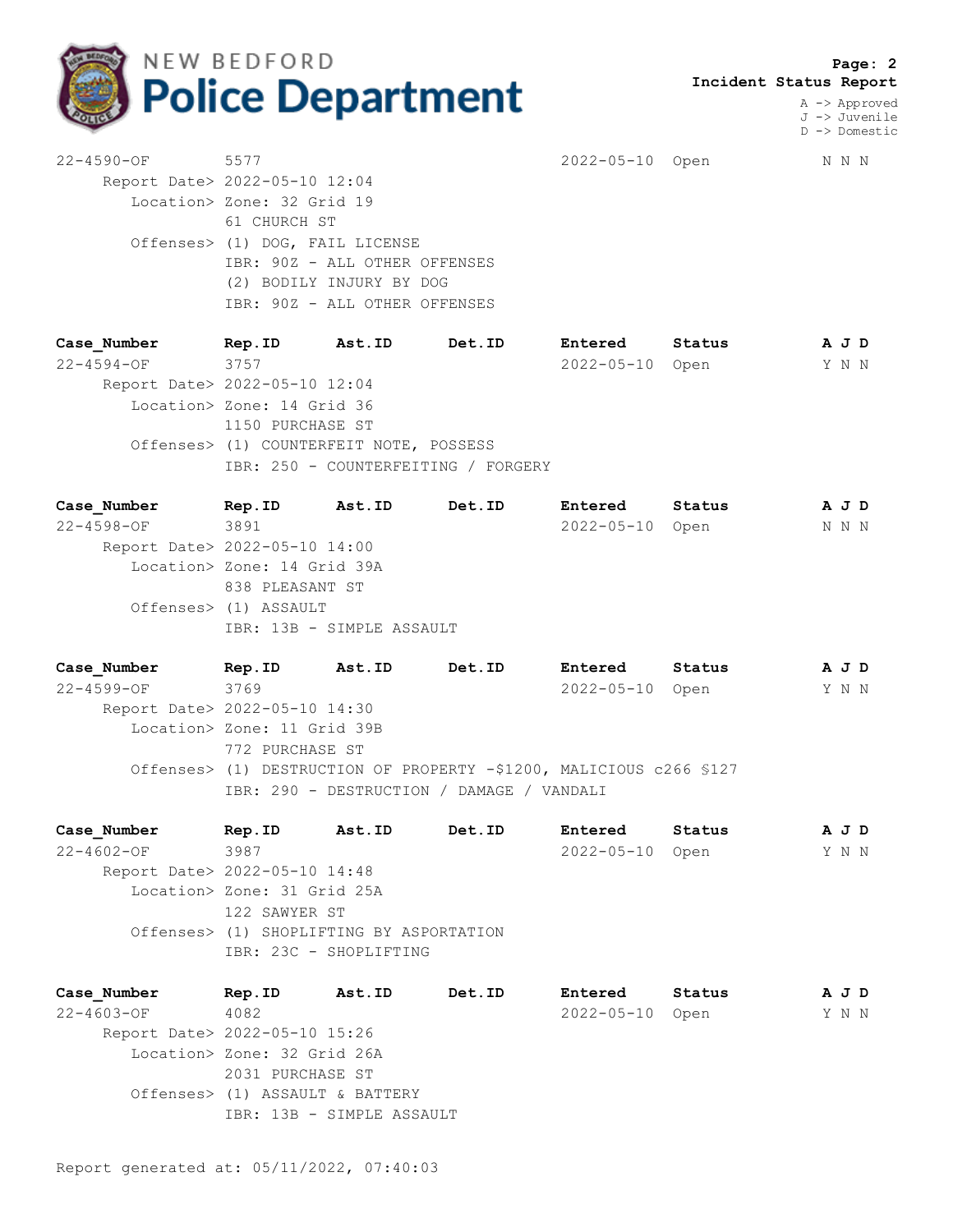

 **Page: 3 Incident Status Report**

> A -> Approved J -> Juvenile D -> Domestic

| Case Number                   | Rep.ID                                  | Ast.ID | Det.ID | Entered          | Status | A J D |  |  |  |  |
|-------------------------------|-----------------------------------------|--------|--------|------------------|--------|-------|--|--|--|--|
| $22 - 4604 - OF$              | 5577                                    |        |        | $2022 - 05 - 10$ | Open   | N N N |  |  |  |  |
|                               | Report Date> 2022-05-10 15:38           |        |        |                  |        |       |  |  |  |  |
|                               | Location> Zone: 14 Grid 26B             |        |        |                  |        |       |  |  |  |  |
|                               | 5 ASHLAND TER                           |        |        |                  |        |       |  |  |  |  |
|                               | Offenses> (1) DOG, FAIL MUZZLE/RESTRAIN |        |        |                  |        |       |  |  |  |  |
|                               | IBR: 90Z - ALL OTHER OFFENSES           |        |        |                  |        |       |  |  |  |  |
| Case Number                   | Rep.ID                                  | Ast.ID | Det.ID | Entered          | Status | A J D |  |  |  |  |
| $22 - 4605 - OF$              | 4056                                    |        |        | $2022 - 05 - 10$ | Open   | N N N |  |  |  |  |
| Report Date> 2022-05-10 16:00 |                                         |        |        |                  |        |       |  |  |  |  |
|                               |                                         |        |        |                  |        |       |  |  |  |  |

 Location> Zone: 32 Grid 25C 361 CEDAR GROVE ST Offenses> (1) LEAVE SCENE OF PROPERTY DAMAGE IBR: 99 - TRAFFIC, TOWN BY-LAW OFFENSES



**Case\_Number Rep.ID Ast.ID Det.ID Entered Status A J D** 22-4611-OF 5577 2022-05-10 Open N N N Report Date> 2022-05-10 17:30 Location> Zone: 23 Grid 66 508 BROCK AVE Offenses> (1) DOG, FAIL MUZZLE/RESTRAIN IBR: 90Z - ALL OTHER OFFENSES (2) BODILY INJURY BY DOG IBR: 90Z - ALL OTHER OFFENSES

| Case Number                   | Rep. ID Ast. ID Det. ID     |                             |                                              | Entered         | Status                                                                  | AJD |  |  |  |
|-------------------------------|-----------------------------|-----------------------------|----------------------------------------------|-----------------|-------------------------------------------------------------------------|-----|--|--|--|
| 22-4618-OF 4056 4040          |                             |                             |                                              | 2022-05-10 Open | Y N N                                                                   |     |  |  |  |
| Report Date> 2022-05-10 22:08 |                             |                             |                                              |                 |                                                                         |     |  |  |  |
|                               | Location> Zone: 32 Grid 20B |                             |                                              |                 |                                                                         |     |  |  |  |
|                               | 54 NAUSET ST                |                             |                                              |                 |                                                                         |     |  |  |  |
|                               |                             |                             |                                              |                 | Offenses> (1) RECKLESS OPERATION OF MOTOR VEHICLE/OPERATING TO ENDANGER |     |  |  |  |
|                               |                             |                             | IBR: 99 - TRAFFIC, TOWN BY-LAW OFFENSES      |                 |                                                                         |     |  |  |  |
|                               |                             |                             | (2) LICENSE SUSPENDED, OP MV WITH, SUBSO.OFF |                 |                                                                         |     |  |  |  |
|                               |                             |                             | IBR: 99 - TRAFFIC, TOWN BY-LAW OFFENSES      |                 |                                                                         |     |  |  |  |
|                               | (3) ILLEGALLY ATTACH PLATES |                             |                                              |                 |                                                                         |     |  |  |  |
|                               |                             |                             | IBR: 99 - TRAFFIC, TOWN BY-LAW OFFENSES      |                 |                                                                         |     |  |  |  |
|                               |                             |                             | (4) UNREGISTERED MOTOR VEHICLE ON PUBLIC WAY |                 |                                                                         |     |  |  |  |
|                               |                             |                             | IBR: 99 - TRAFFIC, TOWN BY-LAW OFFENSES      |                 |                                                                         |     |  |  |  |
|                               |                             | (5) UNINSURED MOTOR VEHICLE |                                              |                 |                                                                         |     |  |  |  |
|                               |                             |                             | IBR: 99 - TRAFFIC, TOWN BY-LAW OFFENSES      |                 |                                                                         |     |  |  |  |